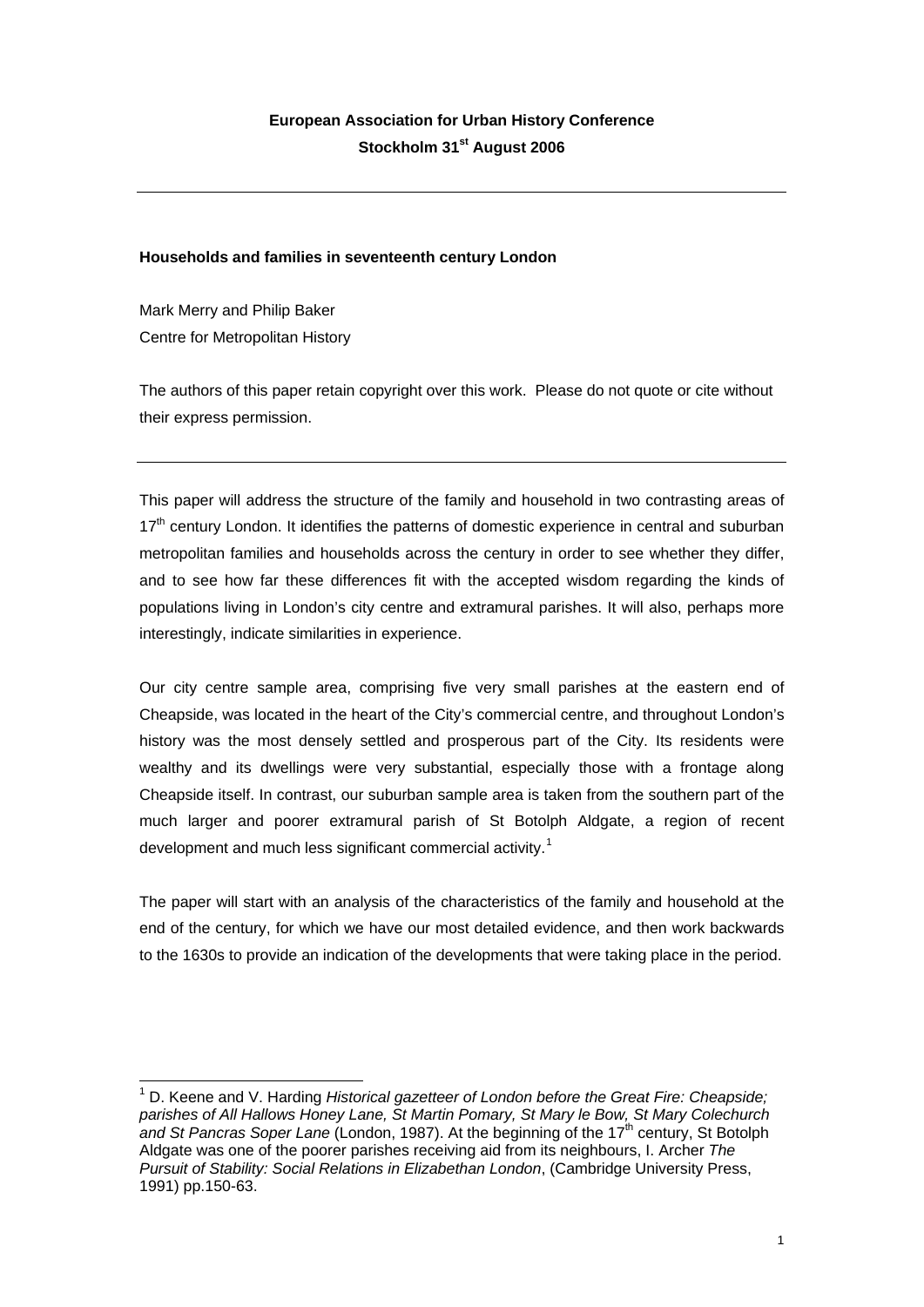

**The sample Cheapside parishes and Tower Hill precinct of St Botolph Aldgate[2](#page-1-0)**

The Marriage Duty Act returns were the result of what might seem a rather excessive form of taxation that ran from 1695 until 1706 on births, marriages and burials as and when they occurred, and of annual payments by bachelors and childless widowers. Legislation imposed a standard charge for vital events and annual payments, but in addition imposed a graduated system of surcharges upon all those from the relatively wealthy non-gentry upwards. To administer the tax assessors were appointed to complete certified lists of everyone living in their area, including their names, titles and qualifications together with the sums for which they were, or would be, liable. The result was a series of parish assessments providing census-like listings of inhabitants (such as the above from the parish of St Mary le Bow).

<span id="page-1-0"></span>l 2 The *People in Place* project, which forms the context for this research, is examining the five Cheapside parishes indicated above, but this paper's discussion of the situation in the 1690s will only be considering four, as the primary source for this period (the Marriage Duty Act returns) for St Pancras Soper Lane does not survive. References to 'Aldgate' refer to the Tower Hill precinct of St Botolph Aldgate. For more information on the project see <http://www.history.ac.uk/cmh/>.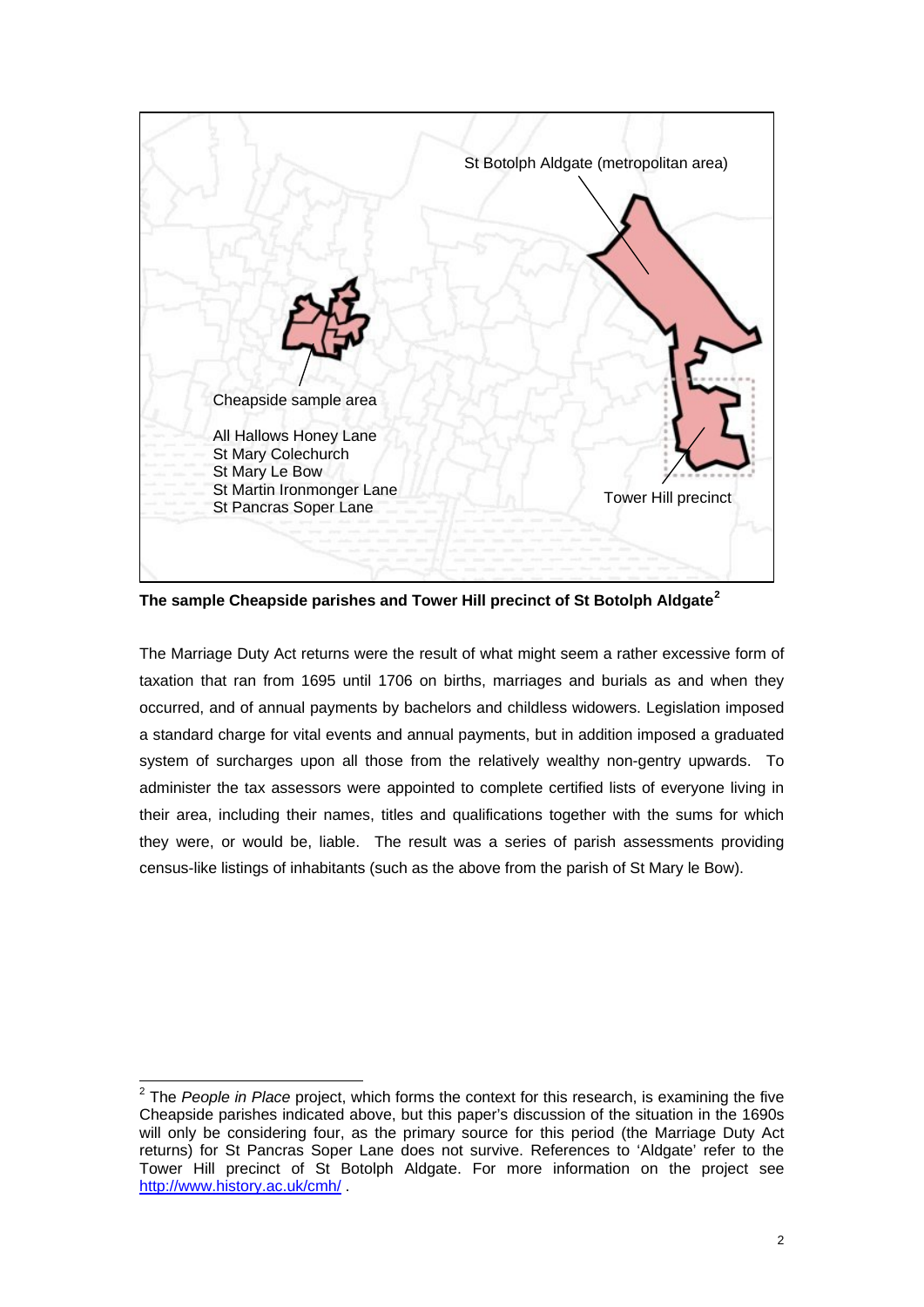|                                                                     | Me Rospodivo namo and Quality of this Soverace and Regarding |                                                            |                                                                                                                                                                                                                                                                                                                                                                                                                                                                                                   |  |
|---------------------------------------------------------------------|--------------------------------------------------------------|------------------------------------------------------------|---------------------------------------------------------------------------------------------------------------------------------------------------------------------------------------------------------------------------------------------------------------------------------------------------------------------------------------------------------------------------------------------------------------------------------------------------------------------------------------------------|--|
| Flore Name                                                          | Qualition                                                    | Cecasionall Layments<br>Buying Booth's Margines Bachallors |                                                                                                                                                                                                                                                                                                                                                                                                                                                                                                   |  |
| the Payshist poeters<br>Martin Totors<br>Airdord Loforf             | Horney aff Saw -<br>Ris Eldeft Source                        | $1 - 4 - 0$<br>$-14-$<br>$-14-$ - $-$                      | $-12$ - - - - - - -<br>$\frac{1}{2} \left( \frac{1}{2} \right) \left( \frac{1}{2} \right) \left( \frac{1}{2} \right) \left( \frac{1}{2} \right) \left( \frac{1}{2} \right) \left( \frac{1}{2} \right) \left( \frac{1}{2} \right) \left( \frac{1}{2} \right) \left( \frac{1}{2} \right) \left( \frac{1}{2} \right) \left( \frac{1}{2} \right) \left( \frac{1}{2} \right) \left( \frac{1}{2} \right) \left( \frac{1}{2} \right) \left( \frac{1}{2} \right) \left( \frac{1}{2} \right) \left( \frac$ |  |
| Martia Lofors<br>france of Pofors<br>Down Harris<br>chan Lillistons | this Doughlors ?<br>Ris Rache<br>Rismail sort                | $\frac{14}{14}$ -<br>$-14 -$<br>$+ -$                      | THE R. P. LEWIS<br>$12-6$ –<br>$\mathcal{L} = \mathcal{L}$                                                                                                                                                                                                                                                                                                                                                                                                                                        |  |
| John Whitwolcum                                                     | Rifford Goy                                                  | $+$ $    -$<br>$0 - 4 - 0 - 2 - 0$ -                       |                                                                                                                                                                                                                                                                                                                                                                                                                                                                                                   |  |
| Intiana Ransfor<br>Margarott Ratufor<br>brak famfoy -               | Faylor<br>nisulfa<br>tus Raugars 1                           | $0 - 4$ - -<br>$-4$                                        |                                                                                                                                                                                                                                                                                                                                                                                                                                                                                                   |  |
| Elizaboth Ramfory<br>Susanna Weston                                 | Of Themselve Women                                           | $3 - 4 -$                                                  |                                                                                                                                                                                                                                                                                                                                                                                                                                                                                                   |  |

**Marriage Duty Act return, 1695[3](#page-2-0)** 

On the left of the assessment, under the heading 'Their Names', we can see groups of inhabitants clearly separated both by large spaces and small dividing lines. Each group, referred to by scholars as a 'houseful', is deemed to represent all the people inhabiting an individual house, although we believe that this does not correspond to the self-contained structure we think of today. In the middle of the assessment, under the heading 'Qualities,' we find listed the relationships of the houseful members to the 'householder', the first-named individual in the group, and occupational information, ranging in the first houseful from 'attorney att law' down to 'fool boy', which gives an indication of personal social status. Finally, the four columns on the right list each individual's tax assessment under the provisions of the Marriage Duty Act, affording us details of their wealth, economic standing, marital status and, in some instances, age. Taken as a whole this source provides a unique insight into the economic and social characteristics of the family and household in the period, as well as at the level of the individual. $4$ 

The picture of household composition in London described by historians depicts a roughly concentric pattern: in the city centre the expectation is one of higher population density, larger households, and greater numbers of servants and apprentices; whilst in the extramural

 3 Corporation of London Record Office: Marriage Assess 4, 53, 62 and 63.

<span id="page-2-1"></span><span id="page-2-0"></span> $4$  This paper follows the methodology regarding the definition of the terms 'household' and 'family' developed with in the *People in Place* project. A documented system of criteria is rigidly applied to domestic groups in order to place individuals within respective households and families, which enable us to analyse populations at either level.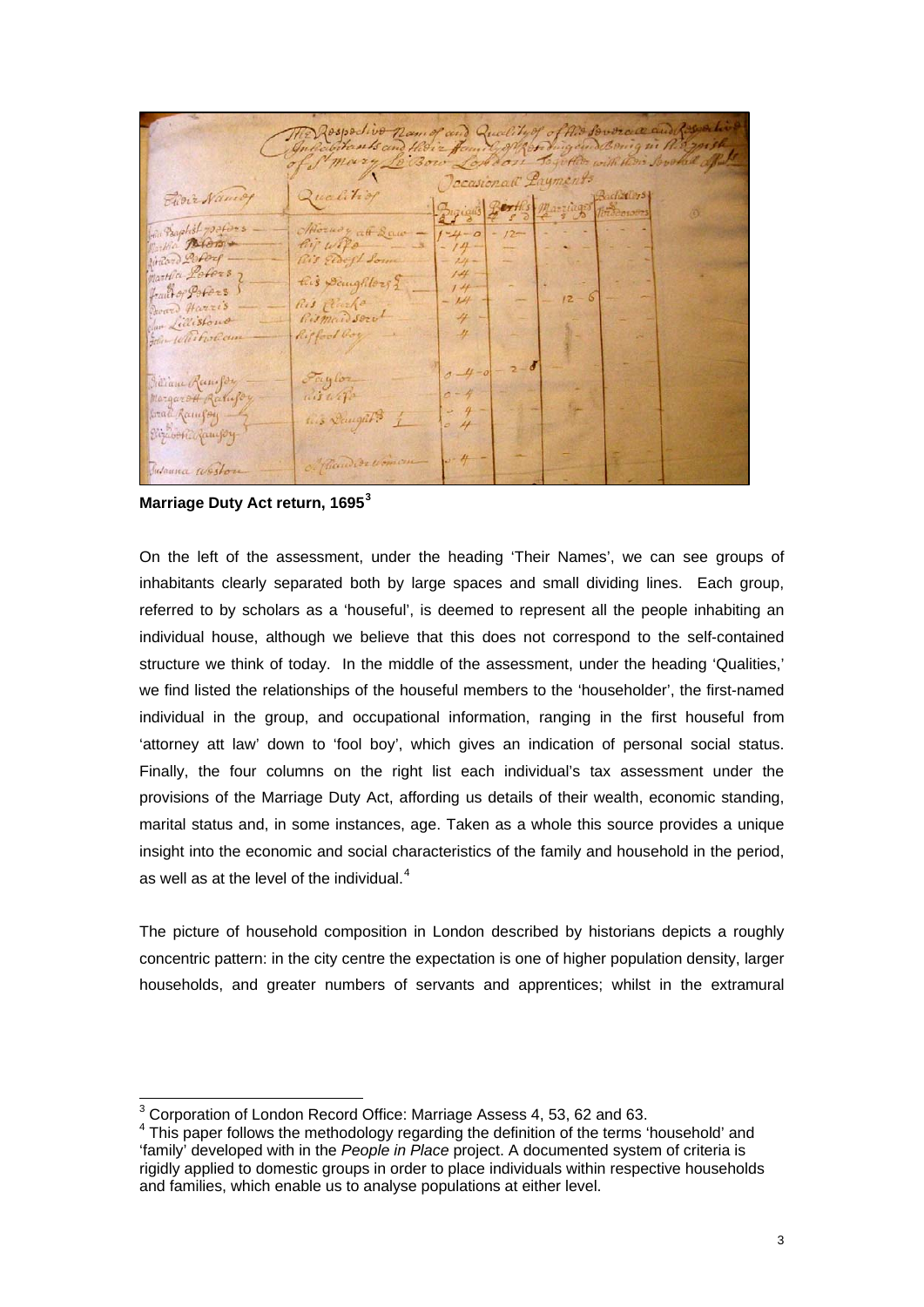parishes one would expect smaller households, fewer children, servants and apprentices, and more lodgers and single people. $5$ 

Some historians have also observed that at the end of the  $17<sup>th</sup>$  century a number of contemporaries, Gregory King among them, expressed concern over a number of social and demographic developments in the family. Irregular and failing marriages, low fertility rates, small numbers of children, a proliferation of single adults, and high numbers of lodgers were all seen as symptoms of a collapse in the integrity of the domestic unit, brought about by the destabilising influences of immigration, high mortality, burgeoning commercialisation and urbanisation. Disorder in the household was seen as the root of wider social and economic problems: pervasive idleness, sporadic crime waves, irreligion and immorality were all significant concerns.

An analysis of sizes of families and households indicates that our sample areas were indeed made up of small households, especially in comparison with figures derived by others for other parts of the country.

| Area                                   | Mean household size |
|----------------------------------------|---------------------|
| Cheapside sample                       | 3.4                 |
| Tower Hill precinct (Aldgate)          | 2.6                 |
| Laslett's 91 non-Metropolitan parishes | 4.7                 |

## **Table 1: mean household size in Cheapside and Aldgate, 1695[6](#page-3-1)**

These smaller domestic units are what we might expect from an area as densely settled as the central city parishes, while the pattern in Aldgate may have had its origins in the relatively recent spate of property development, where dividing houses and building over interconnecting spaces were becoming established practices.

With regards to the make up of the family in our sample areas, we see that the nuclear family seems to have been just that in both Cheapside and Aldgate: very few families contained any

<span id="page-3-0"></span>l 5 See for example J. Boulton *Neighbourhood and Society a London Suburb in the Seventeenth Century*, (Cambridge, 1987); M. Pelling 'Skirting the city? Disease, social change and divided households in the seventeenth century' pp.157-9 in P. Griffiths and M. Jenner eds. *Londinopolis: Essays in the Cultural and Social History of Early Modern London*, (Manchester University Press, 2000) pp.154-175; and M.J. Power 'The social topography of Restoration London' in A. L. Beier and R. Finlay eds. *London 1500-1700: The Making of the Metropolis* (London, 1985) pp.199-223.

<span id="page-3-1"></span> $6$  CLRO Marriage Assessment 4, 53, 62 and 63. The Laslett figure can be found in P. Laslett ed. *Household and Family in Past Time* (Cambridge, 1972).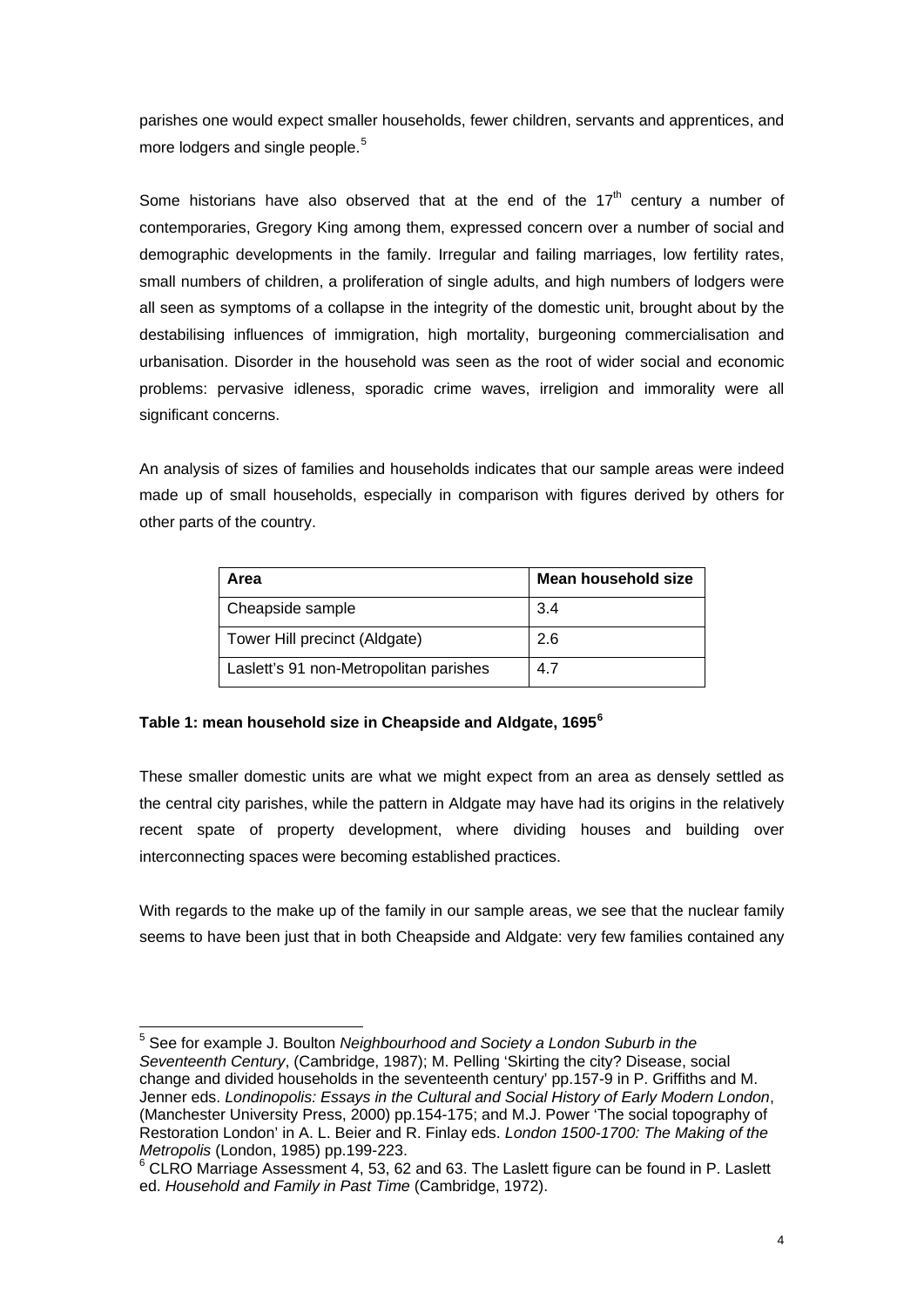resident extended kin, and even fewer enjoyed the presence of a third generation, as one would expect.<sup>[7](#page-4-0)</sup>

|                                            | <b>Total number</b><br>of families | % of families<br>with children | % of families<br>without<br>children | % of families<br>with children<br>headed by a<br>single parent |
|--------------------------------------------|------------------------------------|--------------------------------|--------------------------------------|----------------------------------------------------------------|
| Cheapside<br>sample                        | 436                                | 35.8%                          | 64.2%                                | 23.1%                                                          |
| <b>Tower Hill</b><br>precinct<br>(Aldgate) | 808                                | 39.7%                          | 60.3%                                | 21.8%                                                          |

# **Table 2: children and single parent families in Cheapside and Aldgate, 1695**

In both sample areas the majority of families included no children, which certainly sits well with contemporary perceptions, as does the fact that almost a quarter of families with children were headed by single parents. $8$  A number of commentators have identified low numbers of children as characteristic of domestic units across the city, but it is perhaps noteworthy that the figures for the Cheapside and Aldgate samples are so close – one might expect greater disparity given the different economic conditions at work in the two areas.

A similarly characteristic feature is the proportion of unmarried adults in the population. Here there *is* something of a contrast between the Cheapside and Aldgate populations: in the former, 54.4% of the population (excluding children, servants and apprentices) were married, whereas in Aldgate the figure is higher - 78.5%. Interestingly, and perhaps unexpectedly, the wealthier Cheapside parishes were accommodating a higher proportion of unmarried adults than the poorer, suburban Aldgate sample area. This seems to contradict the accepted pattern of population distribution across city and suburban areas.

The Marriage Duty Act returns depict very clearly the presence of 'lone householders' living in both the Cheapside and Aldgate sample areas, at roughly equivalent levels.

<span id="page-4-1"></span><span id="page-4-0"></span><sup>&</sup>lt;sup>7</sup> Only 5% of families in Aldgate, and 6%-10% of families in the four Cheapside parishes.<br><sup>8</sup> Although the small numbers of objiding present mou well be overstated weak on the part  $8$  Although the small numbers of children present may well be overstated: work on the parish registers has shown that in a surprisingly large number of cases couples in the Cheapside parishes had had several children which had not survived their infancy shortly before the 1695 returns were made.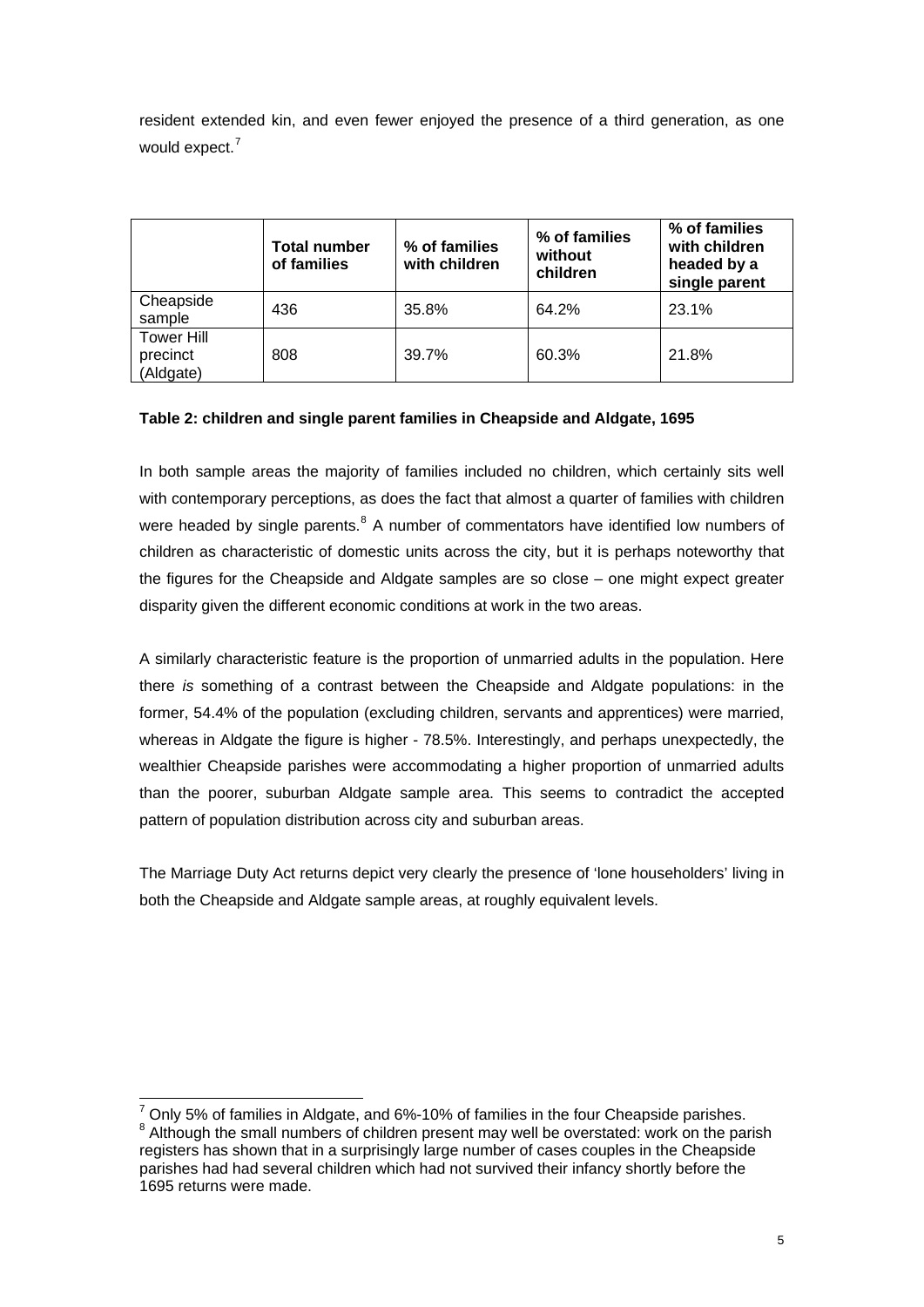|                                         | Lone householders<br>as % of all<br>households (without<br>servants) | Lone householders<br>as % of all<br>households (with<br>servants) | Lone householders<br>as % of all<br>households (total) |
|-----------------------------------------|----------------------------------------------------------------------|-------------------------------------------------------------------|--------------------------------------------------------|
| Cheapside sample                        | 33.6%                                                                | 8.6%                                                              | 42.2%                                                  |
| <b>Tower Hill precinct</b><br>(Aldgate) | 36.8%                                                                | 1.6%                                                              | 38.4%                                                  |

#### **Table 3: Lone householders in Cheapside and Aldgate, 1695**

That a third of households comprised a single individual in both sample areas strongly suggests an atomised society, but what is equally clear is that the picture is not a simple one. Economic factors were involved in the formation of domestic units, and while some of the patterns may appear to have been similar between Cheapside and Aldgate, the driving forces behind them may well have been different. An examination of the relative levels of wealth in the two areas makes this clear. The analysis of lone householders is an example – if we look at the proportion of householders occupying a dwelling alone but with servants, then we can see clear differences between our central city parishes and our suburban area. Perhaps those in Cheapside fall into the breed of individuals foregoing the propriety of marriage to enjoy the financial benefits of bachelorhood that alarmed some contemporaries.

If we investigate further the individuals who were living alone, or living in households without any discernible kin relationship to any of the other residents, then the differences between our city and extramural sample areas begin to emerge with more definition. The presence of widows and widowers in households, for example, suggests some differences in the respective characteristics of the two areas. Although these individuals are clearly underrepresented or under-identified in the Marriage Duty returns, they are more of a feature of the population in the richer Cheapside parishes than in the suburbs of Tower Hill: 10% of households in Cheapside accommodated a widow, whereas less than 1% of households in Aldgate had an identifiable widow. The reasons behind this difference are complex but are likely to be at least partly affected by economic factors: inhabitants of the Cheapside parishes were likely to be relatively wealthy individuals, with active commercial interests that had brought them to the city in the first place. Such people may have had the wherewithal to afford to remain in the area after widowhood. It is also possible that many of the inhabitants along Cheapside were holding long-term leases at very favourable rents as a consequence of the rebuilding after the Fire, which again meant that they could survive the potential financial pressures of widowhood. Of course not all widows were poor, but in Aldgate the majority of the parish's residents were not wealthy, and may have found themselves leaving the area in search of cheaper housing. Only four of Aldgate's widows/widowers were rated in the higher £600 value category in the Marriage Duty returns, whereas there were four times as many in the higher band in the Cheapside parishes (although we clearly have to acknowledge the problem of under-registration of widows in the Tower Hill return).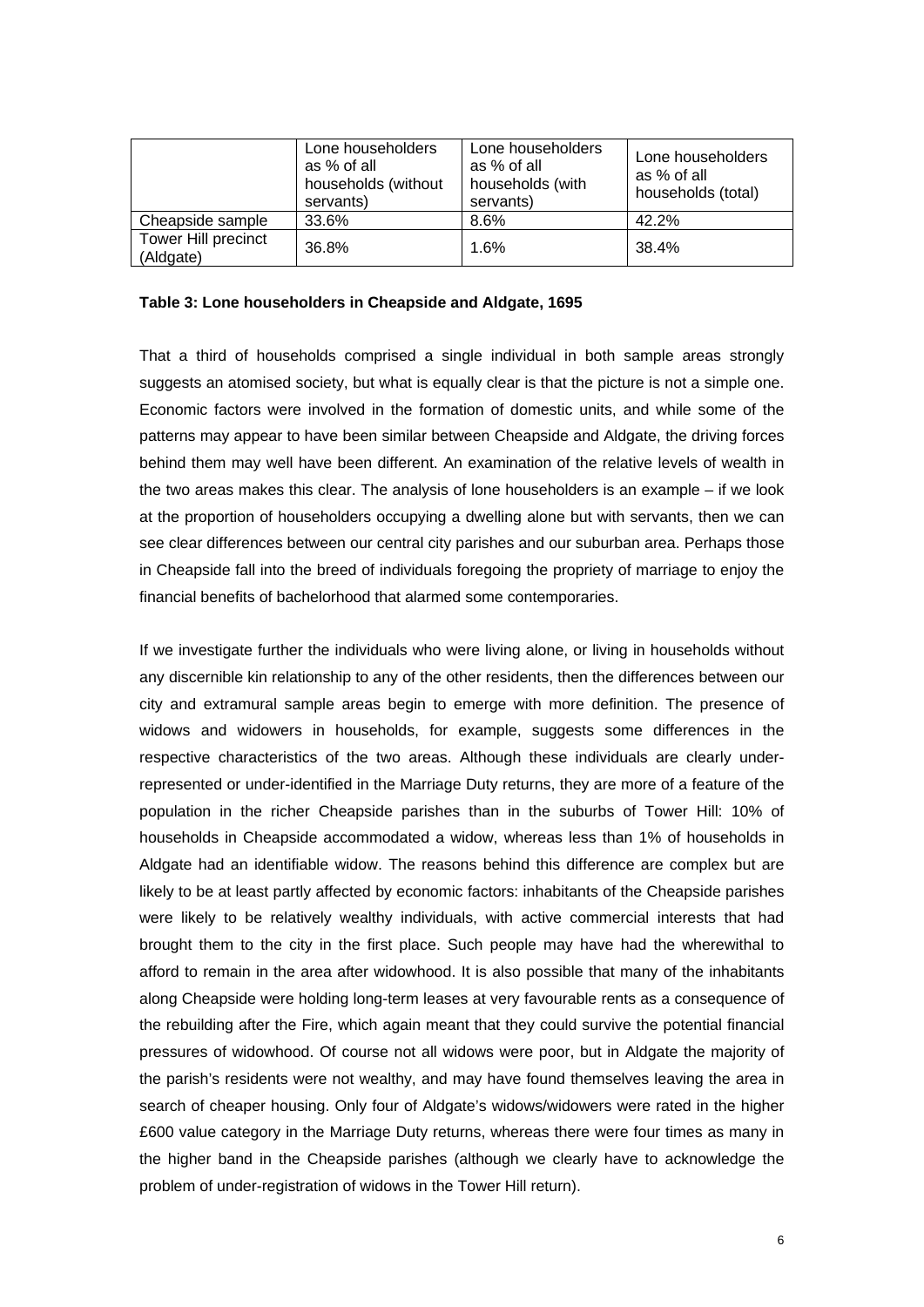|                                            | % of<br>dwellings<br>housing 1+<br>bachelors | % of households<br>with $1+$ bachelor<br>in $£600+$ status<br>band | % of bachelors<br>in £600+<br>status band | Bachelors as % of total<br>population (excluding<br>children, servants and<br>apprentices) |
|--------------------------------------------|----------------------------------------------|--------------------------------------------------------------------|-------------------------------------------|--------------------------------------------------------------------------------------------|
| Cheapside<br>sample                        | 29.8%                                        | 60.3%                                                              | 38.5%                                     | 17.87%                                                                                     |
| <b>Tower Hill</b><br>precinct<br>(Aldgate) | 6.7%                                         | 8.8%                                                               | 8.6%                                      | 5.7%                                                                                       |

## **Table 4: Bachelors in Cheapside and Aldgate, 1695**

With regard to younger single people living in the sample areas (if we may blithely conceive of our widows/widowers as 'older' single people), the characteristics are suggestive of the relative social and economic conditions at work on the domestic environments. In Cheapside just under a third of all property units contain one or more bachelors, whereas only 7% of Aldgate households do. In Cheapside the majority of households accommodating bachelors fall into the £600 status bracket, whereas there are only three such households housing bachelors in Aldgate. With regard to the bachelors themselves, 38% of Cheapside's bachelors were £600 men in their own right, whereas less than 10% of Aldgate's were. Bachelors in Cheapside were almost as likely to be rich young men as not: the same was in no way true of Aldgate's.

The presence of apprentices might emphasise this difference even more, if only the evidence was less problematic. Only 4% of households in Aldgate explicitly indicate the presence of apprentices, whereas the proportion for the Cheapside sample is roughly a quarter. Again, many of the apprentices are identified as the sons of £600 men, suggesting that the economic standing of the young single men in the two sample areas was considerably different. This pattern corresponds with the accepted wisdom regarding the characteristics of the domestic units of inner city and suburban parishes.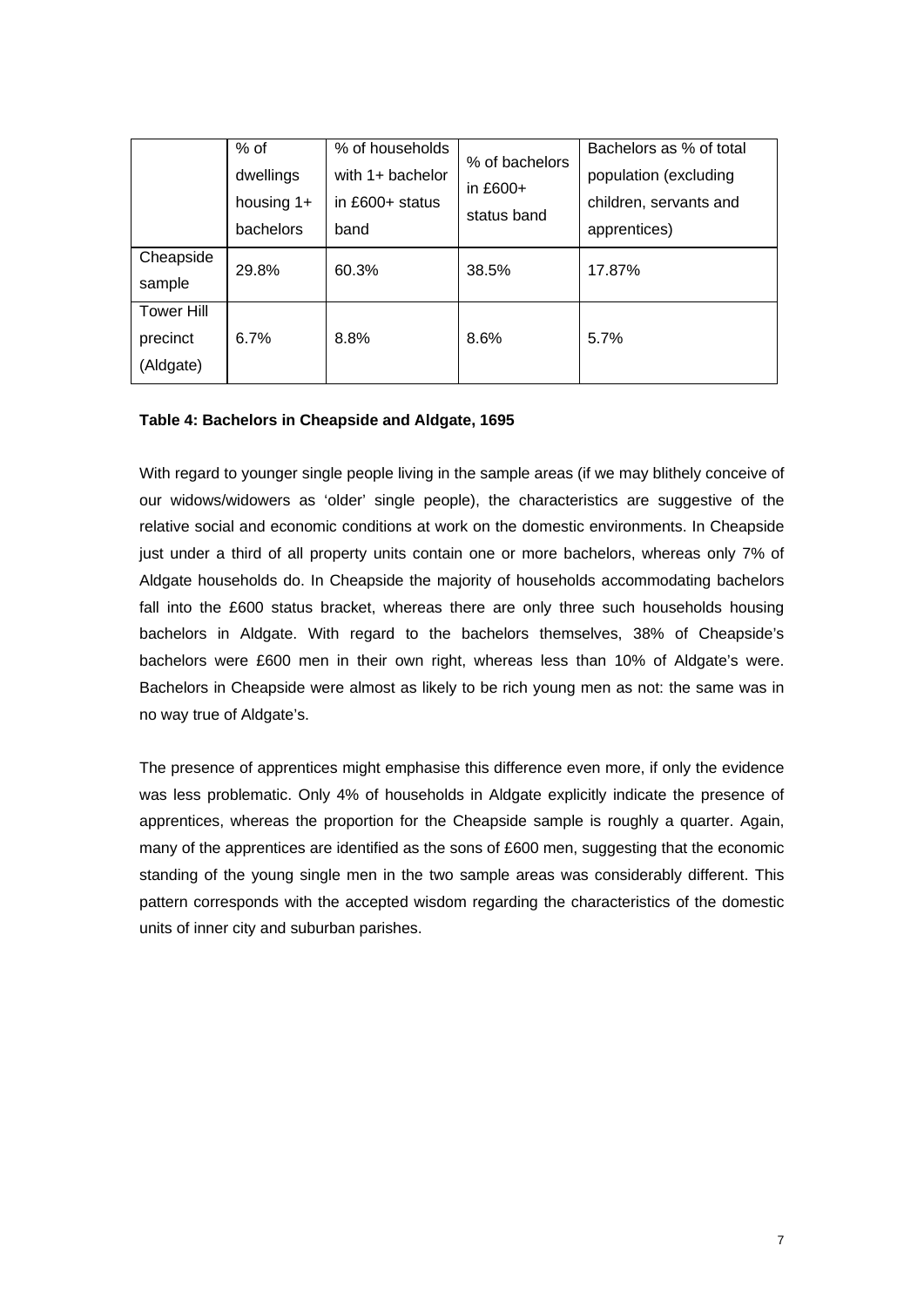

## **Chart 1: Gender of singltonse in Cheapside and Aldgate, 1695**

The gender aspect of these single people displays a small contrast between the two areas: whereas the gender distribution amongst the whole population in Tower Hill was quite equal, 54% of the Cheapside parishes' population was female. In both areas a majority of the unmarried adults were male, but in Tower Hill the balance towards males was more pronounced.

|                                            | $%$ of<br>households<br>with 'partners'<br>as<br>householders | % of<br>households<br>headed by<br>£600+<br>householder | $%$ of<br>households<br>with no<br>servants | % of dwellings<br>housing more than<br>one household<br>with differing<br>status ratings |
|--------------------------------------------|---------------------------------------------------------------|---------------------------------------------------------|---------------------------------------------|------------------------------------------------------------------------------------------|
| Cheapside<br>sample                        | 2.2%                                                          | 33.8%                                                   | 55%                                         | 51.6%                                                                                    |
| <b>Tower Hill</b><br>precinct<br>(Aldgate) | 0%                                                            | 4%                                                      | 88.2%                                       | 6.9%                                                                                     |

## **Table 5: Wealth and status in Cheapside and Aldgate, 1695**

If we broaden out the analysis to look at issues of wealth and status more generally, something which the rich evidence of the Marriage Duty returns is well suited to, then many of the *expected* differences in the respective populations do indeed become evident. For example, a third of households in Cheapside were headed by a £600 individual, but only 4% of Aldgate households were. Just over a half of Cheapside households had no servants, whereas in Aldgate the figure was 88%. This latter figure, perhaps more than any other, highlights the economic factors underlying the differences in the domestic units of the two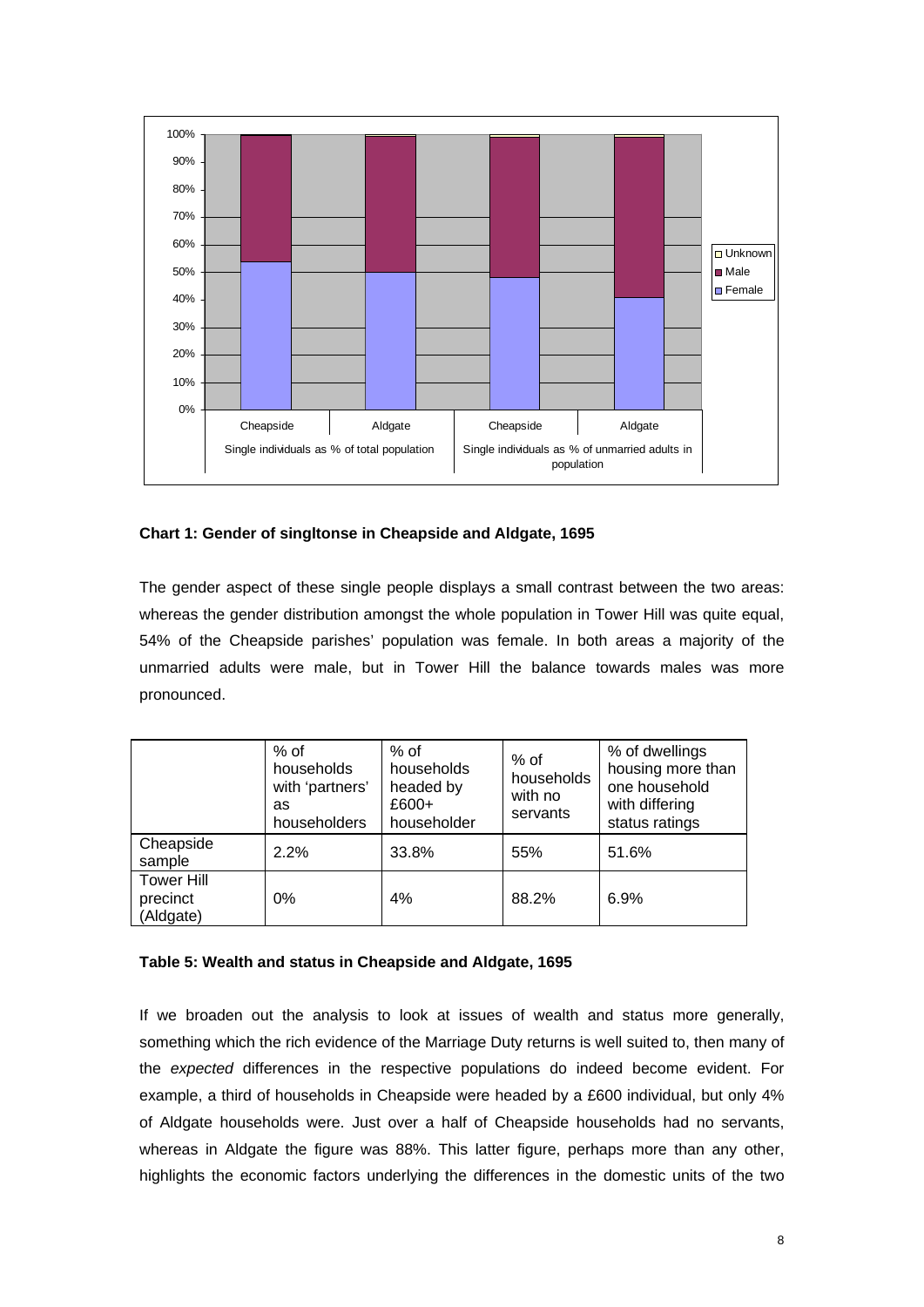areas. A further example of this might be those households whose heads are two individuals described as 'partners' – implying some kind of commercial connection - five of which exist in the Cheapside parishes, but which do not exist at all in Tower hill precinct.

|                            | <b>Status</b><br>rating | % of total<br>adult<br>population | % of all lodgers |
|----------------------------|-------------------------|-----------------------------------|------------------|
| Cheapside sample           | Basic                   | 11.6%                             | 92.6%            |
|                            | £600+                   | 0.9%                              | 7.4%             |
| <b>Tower Hill precinct</b> | <b>Basic</b>            | 18.2%                             | 99.1%            |
| (Aldgate)                  | £600+                   | 0.2%                              | 0.9%             |

## **Table 6: Lodgers in Cheapside and Aldgate, 1695**

Similarly the relative wealth of lodgers suggests different reasons for taking up (presumably temporary) lodgings in the two areas: whilst less than 1% of lodging individuals are rated at the higher rate in the returns for Aldgate, the proportion is somewhat higher for Cheapside (7%). However a greater proportion of the adult population comprises lodgers in the poor Aldgate area.

Our comparison of the inner city area with the extramural area, only a fraction of which we can present here, does go some way to bear out the generally perceived pattern of population distribution. Where differences are apparent, a closer analysis of the wealth of the groups in question unsurprisingly indicates higher levels of wealth in Cheapside than in Aldgate – Cheapside's lodgers, bachelors, singletons, apprentices, single parents, widows etc, all 'evidence' of atomised society or fragmented domestic groups, are all wealthier than their equivalents in Aldgate. However it is possible to say that the distribution of populations of the Cheapside parishes and Tower Hill precinct do not correspond cleanly or precisely with what we might anticipate. Similarities in the domestic experience of the two areas are more numerous than we might expect.

These conclusions raise a number of vitally important issues: how far was this a new situation? Did the size and shape of the family and household change over the early modern period, and if so when and by how much? These questions are not easily answered, as the detailed demographic information available in the Marriage Duty Assessments has no earlier parallel. Nevertheless, a handful of sources provide an invaluable earlier insight into the structural characteristics of the domestic group, thus offering a partial opportunity to track change over time in our study areas at various points between the 1630s and 1690s.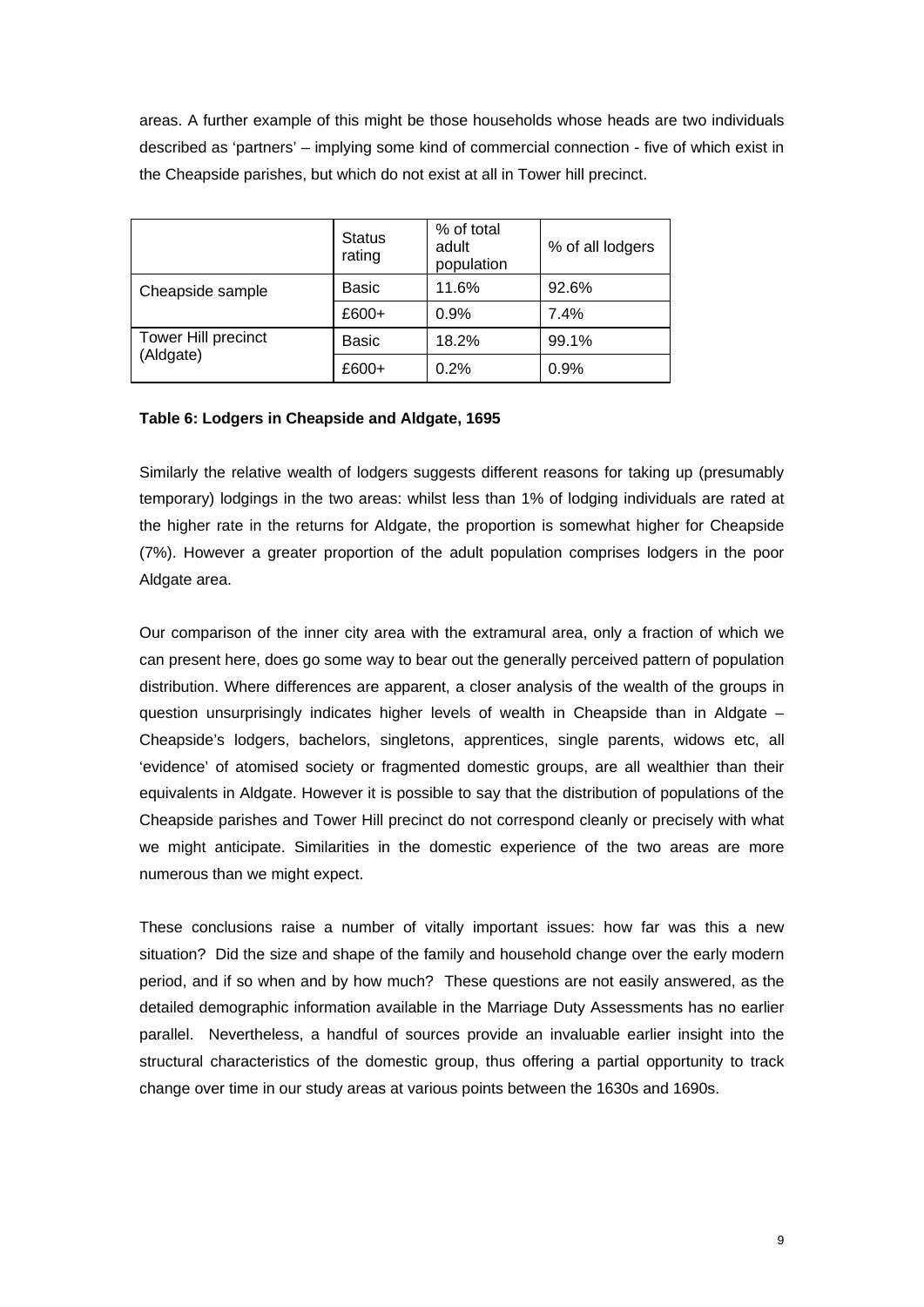|                                |                       | 1638  | 1695    |
|--------------------------------|-----------------------|-------|---------|
| Cheapside sample               | Population            | 1750  | 1900    |
|                                | <b>Property Units</b> | 262   | 265     |
| <b>Tower Hill precinct</b>     | Population            | ?     | 2082    |
| (Aldgate)                      | <b>Property Units</b> | 306   | 465     |
| Aldgate (Metropolitan<br>area) | Population            | 6000+ | $9000+$ |

#### **Table 7: Population and property in Cheapside and Aldgate, 1695**[9](#page-9-0)

Between 1638 and 1695, the population of Cheapside increased but its number of property units remained remarkably similar and this is almost certainly explained by the more spacious rebuilding of the area after the Fire. However, in the same period, and in stark contrast, the property units in Tower Hill increased by over 50%, and though we lack any detailed information regarding the precinct's population in  $1638 -$  hence the missing figure – the population of St Botolph Aldgate's metropolitan area is thought to have risen at an identical rate, from over 6,000 to more than 9,000. It is therefore vital that any diachronic analysis of family and household takes full account of the divergent trends in the two areas.

A first point of comparison with our picture of Cheapside in 1695 is provided by the 1678 poll tax returns for our five parishes.<sup>[10](#page-9-1)</sup> As might be expected of information collated less than twenty years earlier, this produces many similar results about an area that in the post-fire decades had a stable population size and housing stock. The variation in both mean household and family size is negligible, while mean houseful size is identical. The percentage of married adults, families with children and children as a proportion of the total population are all comparable. Such results offer support for the thesis that if structural change was occurring in the family and household, in central City parishes it was doing so at a slow rate. Against this, however, we might note a number of possibly significant variations, the most dramatic being an increase of almost a third in the number of single parent families.

<span id="page-9-0"></span> 9 These figures are derived from Vanessa Harding's paper, 'Housing and households in seventeenth-century London', read at the Economic History Society's annual conference at the University of Reading in April 2006; data supplied by our colleague, Gill Newton, at the Cambridge Group for the History of Population and Social Structure, University of Cambridge; Keene and Harding, *Historical Gazetteer of London*; and the corresponding Marriage Duty Assessment returns.

<span id="page-9-1"></span><sup>&</sup>lt;sup>10</sup> CLRO. Assessment box 67 ms 5, Assessment Box 11 ms 11.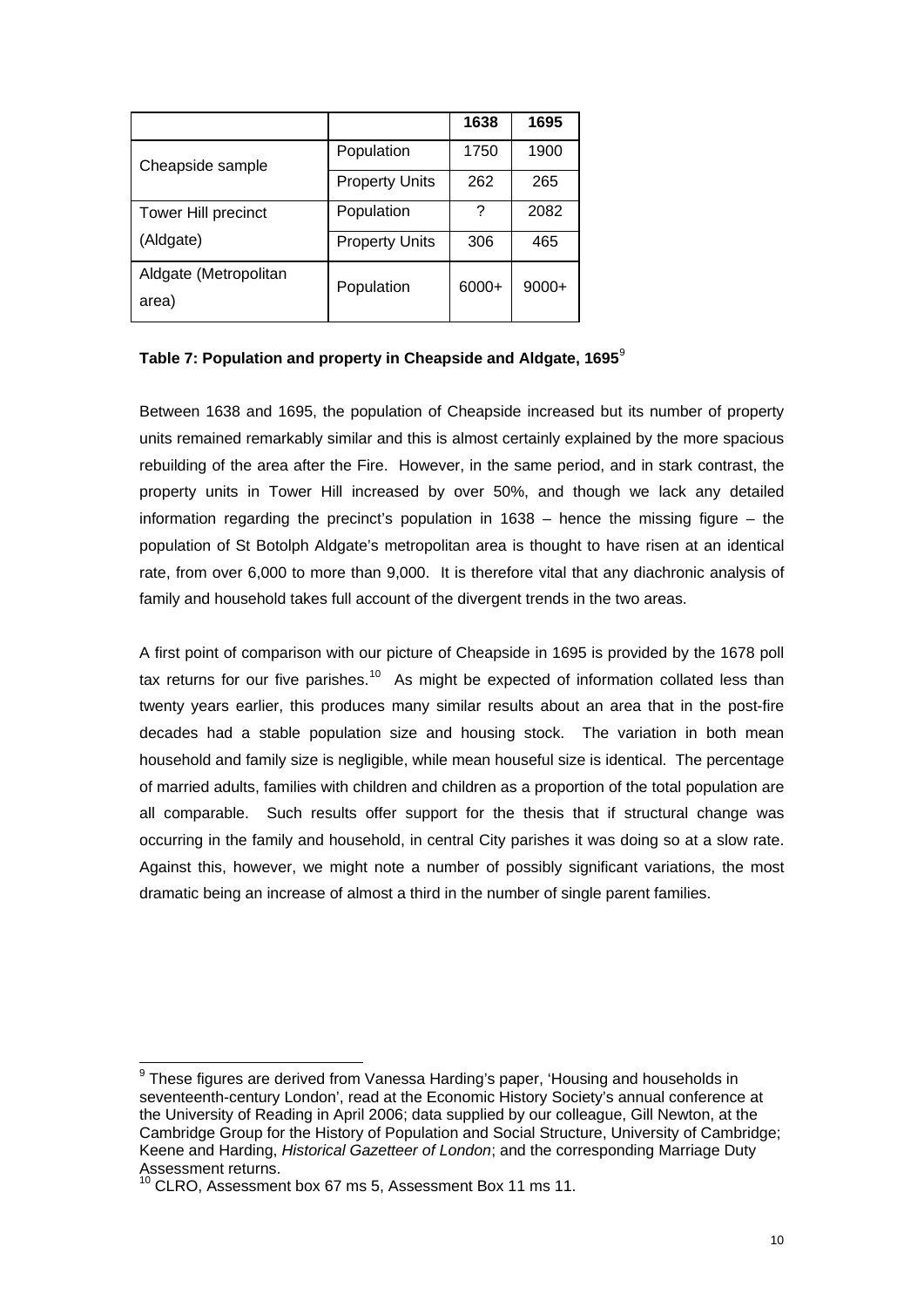| <b>Single Parent Families</b> | 1678 | 1695 | Percentage of all families |
|-------------------------------|------|------|----------------------------|
|                               |      |      | in 1695                    |
|                               |      |      |                            |
| Cheapside sample parishes     | 28   | 36   | 9%                         |
| Tower Hill precinct           |      | 117  | 7%                         |

### **Table 8: Single parent families in Cheapside and Aldgate, 1695**

Here it is important to stress that we are comparing the figures for five parishes in 1678 with those for four in 1695, so presumably the actual number of single parent families in 1695 would be higher still. And as we have seen, and contrary to what we might expect, the percentage of single parent families was actually higher in Cheapside than in Tower Hill in 1695.

|                            | No of      | % of all   | No of      | % of all   |
|----------------------------|------------|------------|------------|------------|
|                            | households | households | households | households |
|                            | 1678       | in 1678    | 1695       | in 1695    |
| Cheapside sample parishes  | 72         | 6%         | 75         | 11%        |
| <b>Tower Hill precinct</b> |            |            | 116        | 10%        |

## **Table 9: Households with lodgers in Cheapside and Aldgate, 1695**

Similarly, the higher percentage of Cheapside households containing lodgers is also something of a surprise, and here the figures from the poll tax suggest another recent increase. Although the actual number of lodgers in households is similar (though, again, we are comparing figures for five parishes with those for four), as a percentage of the total number of households, those containing lodgers have almost doubled by 1695.

The significance that can be attached to these contrasting figures is, of course, open to question. But it is interesting that they provide quantitative evidence in support of the type of social and demographic developments – including greater fragmentation of the family and higher numbers of lodgers – which were of concern to some contemporaries and have been highlighted by modern historians. $11$  As both sets of writers have identified these developments as a phenomenon of the late seventeenth century, any possible comparison with earlier insights into family and household structure is vital. One such opportunity is

<span id="page-10-0"></span>l  $11$  For example, V. Harding, 'The metropolitan family in crisis?', paper delivered at the NACBS conference, Baltimore, in 2002.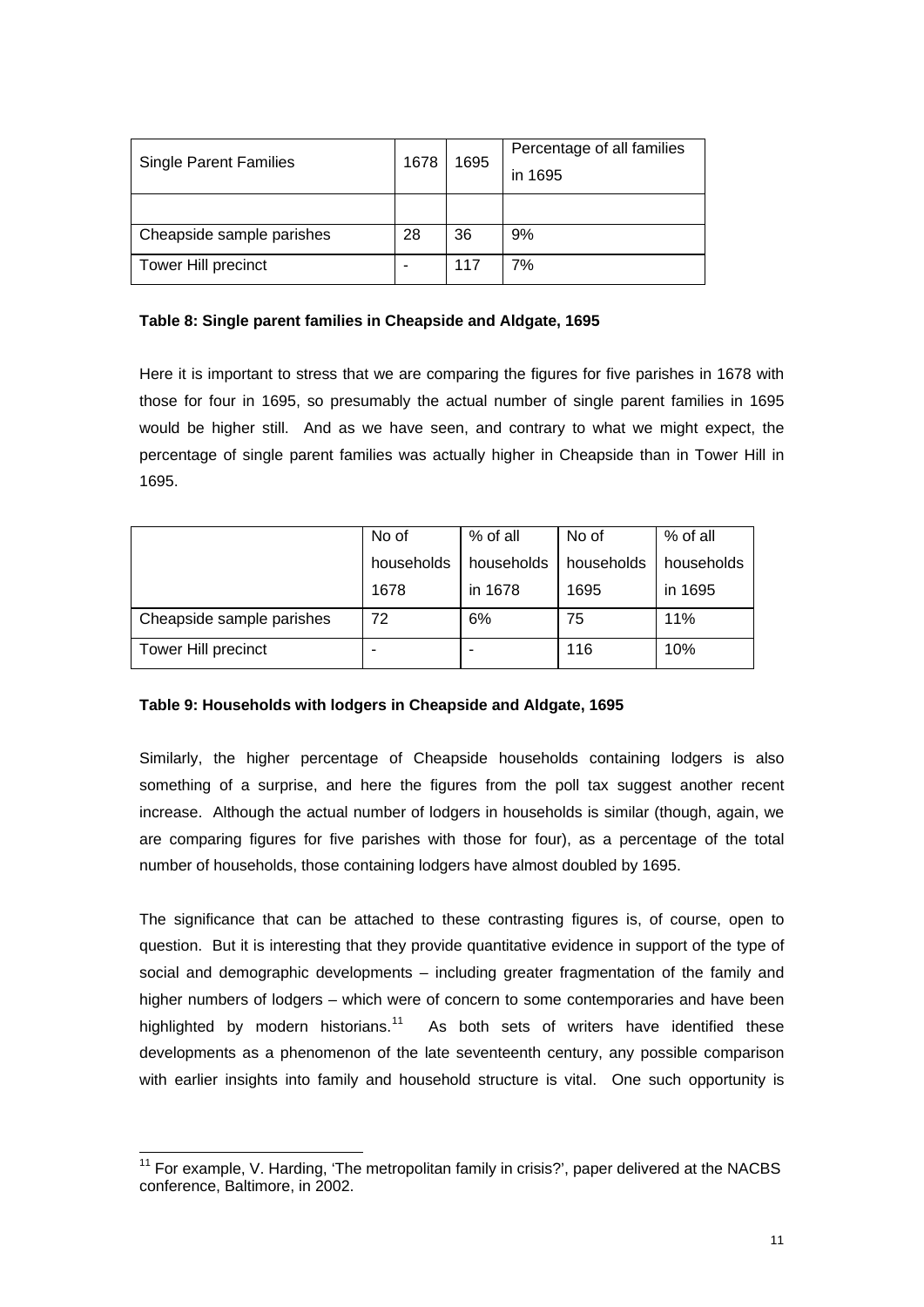provided by the 1637 returns of divided and inmated houses, $12$  though in the case of Cheapside this can only be very partial. In our Cheapside study area there were just twelve divided and eleven inmated properties, and details regarding the shape of their internal domestic groups – which might not necessarily be characteristic of the area as a whole – are extremely limited. Nevertheless, of the small sample about which we have specific information, exactly half were married, which is comparable to the figure of 54% of the population in 1695. Moreover, if those described as 'singlemen' can rightly be equated with bachelors, their respective proportion of both the 1637 sample and the 1695 population is identical: 17.8%. The proportion of widows in this sample population is also quite high at 17.8%, and this may be indicative of the kinds of people and domestic units occupying divided and inmated houses, as the figure for the whole adult population of the Cheapside parishes in 1695 is 7.4%.

In contrast with their relatively small number in Cheapside, divided and inmated houses were far more numerous in Portsoken Ward, which was roughly conterminous with the metropolitan area of St Botolph Aldgate. Its return describes the basic structure of two hundred and fiftyfour families, of which seventy-five were in Tower Hill precinct. These families – minus those listed as poor, as dependants on parish relief were excluded from the Marriage Duty Assessments – form the basis of an albeit limited comparison of the demographic character of Tower Hill in 1637 and 1695. Although details of the residents of divided and inmated houses might potentially offer a restricted picture of the precinct, it was, of course, the very practices of dividing houses and taking in inmates that caused the population of Aldgate to increase by over 50% by 1695. Moreover, both practices stretched back well into the sixteenth century and their frequency was a major concern of the parish authorities in the 1580s and 1590s.<sup>[13](#page-11-1)</sup> Thus there are goods reasons for arguing that the 1637 sample is not unrepresentative of family structure at that time and possibly earlier still.

Comparing the respective figures reveals both striking numbers of similarities and differences.

| Tower Hill sample             | $1637$ 2.3 |  |
|-------------------------------|------------|--|
| Tower Hill precinct (Aldgate) | $1695$ 2.6 |  |

## **Table 10: Mean family size in Tower Hill, 1637 and 1695**

Mean family size is small, the totals representing just under and over a person less than the corresponding Cheapside figure in 1695.

l 12 TNA, SP16/359.

<span id="page-11-1"></span><span id="page-11-0"></span><sup>13</sup> Archer, *Pursuit of stability*, pp. 184-6.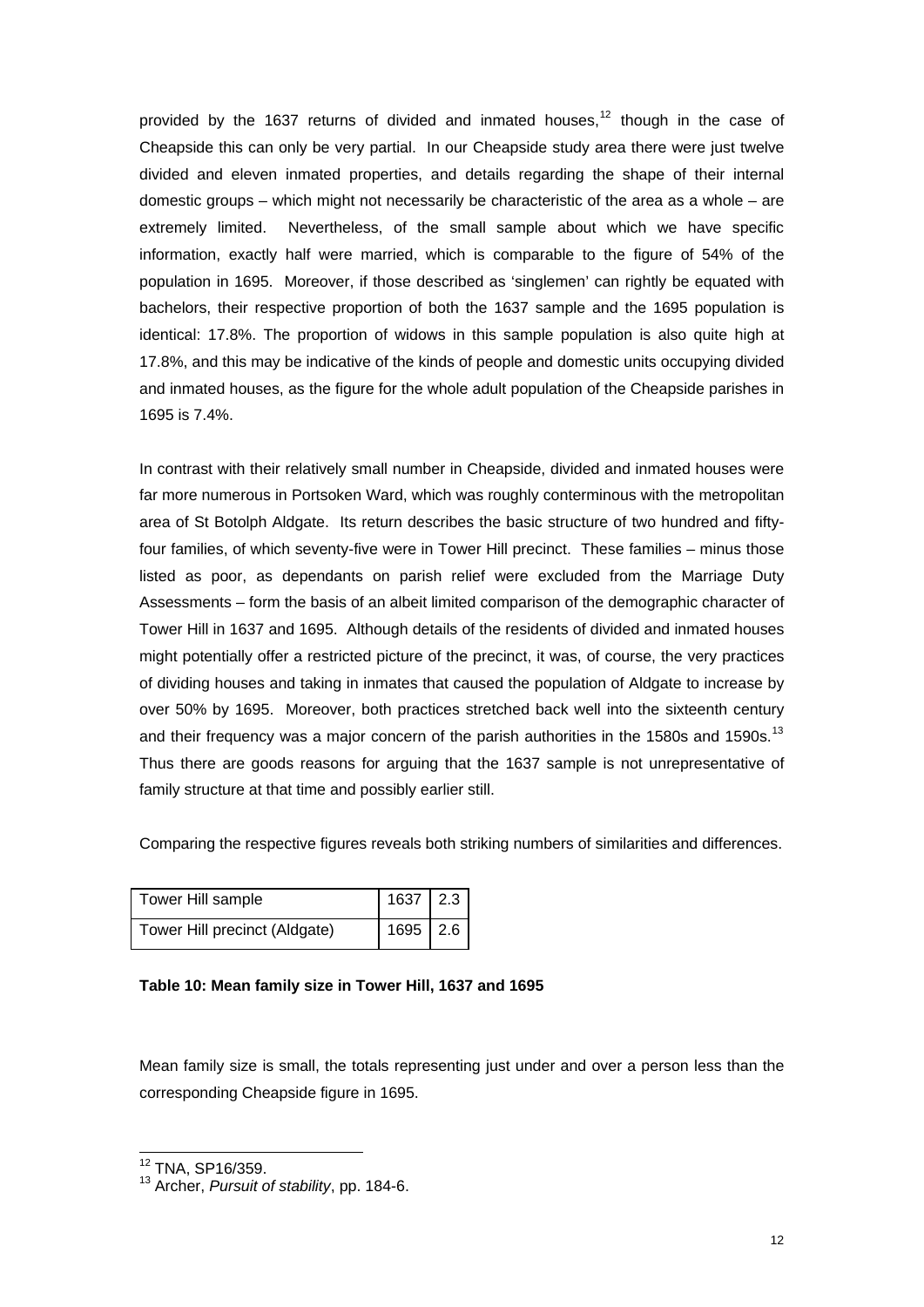|                          |       | married   widowed   single |       |
|--------------------------|-------|----------------------------|-------|
| Tower Hill sample 1637   | 86%   | 4.3%                       | 9.7%  |
| Tower Hill precinct 1695 | 78.5% | $3.2\%$                    | 18.3% |

### **Table 11: Marital status of adults in Tower Hill, 1637 and 1695**

The percentage of married adults in the population in 1695 is perhaps notably lower, however, while unfortunately the separate figures for singletons and the widowed are affected by defects in registration, though in this instance the 1637 values are certainly the more accurate of the two.

|                          |               |                  | % of families |
|--------------------------|---------------|------------------|---------------|
|                          | % of families | % of families    | with children |
|                          | with children | without children | headed by a   |
|                          |               |                  | single parent |
| Tower Hill sample 1637   | 37.1%         | 62.9%            | 8.5%          |
| Tower Hill precinct 1695 | 39.7%         | 60.3%            | 21.8%         |

## **Table 12: Children and single parent families in Tower Hill, 1637 and 1695**

The percentages for families with and without children are all remarkably similar, but those for single parent families show a significant increase by the later date – duplicating a discernible trend in the Cheapside results and perhaps offering further evidence of greater familial fragmentation by the end of the century. Finally, the pattern of population distribution might be interpreted in a similar way.

|                          | married | widowed | single | children |
|--------------------------|---------|---------|--------|----------|
| Tower Hill sample 1637   | 69.6%   | 3.5%    | 7.8%   | 19.1%    |
| Tower Hill precinct 1695 | 39%     | $0.9\%$ | 30.7%  | 29.4%    |

#### **Table 13: Population distribution in Tower Hill, 1637 and 1695**

Here the dramatic drop in the married proportion of the population can be set against the substantial rise in the single and widowed who again should be treated as a single category. Conversely, there is the striking increase in the proportion of children, 10% higher than both the 1637 figure and the equivalent Cheapside total in 1695, and providing an obvious counter to contemporary concerns regarding lower fertility rates and smaller numbers of children.